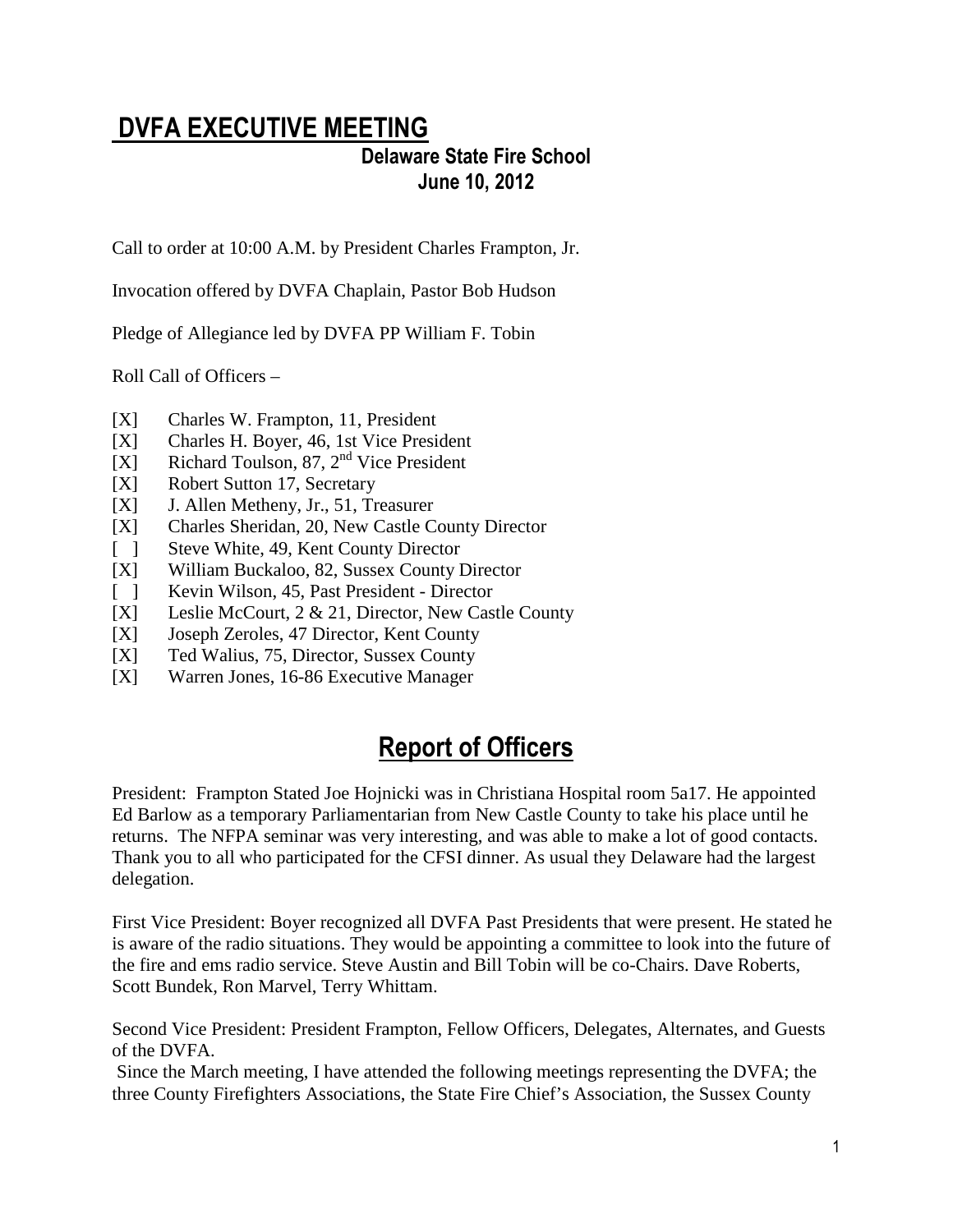Fire Chief's Association and the State Fire Prevention Commission meeting. I want to thank the association for allowing me to attend both the Fire Department Instructors Conference in Indianapolis and the Congressional Fire Service Institute Conference and Dinner in Washington DC.

On April  $2<sup>nd</sup>$ , 1<sup>st</sup> Vice President Boyer and I attended a reception for First Responders hosted by Vice President Biden and held at the Naval Observatory. I want to thank Past President Tobin for passing the first responders invitation to the Officers. I attended a State Communications meeting held at the Delaware State Fire School. The meeting was very informative, although there are still many aspects of the communication plan is not totally clear and interpretation is confusing. I have attended many fire stations in Sussex County along with Executive Manager Warren Jones. Warren has been presenting a power point presentation of the DVFA overview throughout the State. The program is very informative. I'm requesting any President or Chief that would like the program presented to their membership please contact the DVFA office or any association Officer to arrange this thirty minute presentation at your station.

Have a safe summer- hope to see all at the conference in September.

Secretary: Sutton stated he would not be seeking the office of corporate secretary. This is a personal decision. It has been very rewarding and the decision was not easy.

Treasurer: Metheny FELLOW OFFICERS, DELEGATES, ALTERNATES, MEMBERS, AND GUESTS it gives me great pleasure to present the attached Treasurer's Report for the period March 8, 2012 through June 6, 2012. This report includes both the DVFA Operations and the Conference Accounts.

Between now and the Conference, I will prepare the financial records for the annual audit and work with the Officers and Budget Committee to develop the Annual Operating Budget for Fiscal 2013. Remember, based on a motion passed at last year's Conference, company dues will be reduced to \$3,500.00 for FY 2013.

I want to personally thank the DVFA and all of you for the prayers, cards, calls, and kind words during my heart surgery and recovery. I am doing very well now.

I wish everyone a safe and fun-filled summer. If anyone has any questions, please see me.

#### *Motion by Todd Reilly to Accept Officers reports and spread them upon the minuets seconded by Anthony Guzzo. Motion Carried*

#### Executive Manager: Warren Jones

#### **Legislative Issues:**

1. **Grant in Aid:** Reported on the possibility our Grant in Aid increase may be in jeopardy because of the GIA budget being reduced by \$1 Million dollars. Asked for everyone to contact their legislators and ask for their support of our 5% increase.

2. **HB375** State Parks, Hunting & Fishing: Discussed the bill and how it should be going to committee this coming week

3. **HB355** Firefighter Job Protection: Discussed this bill and how it may be flawed.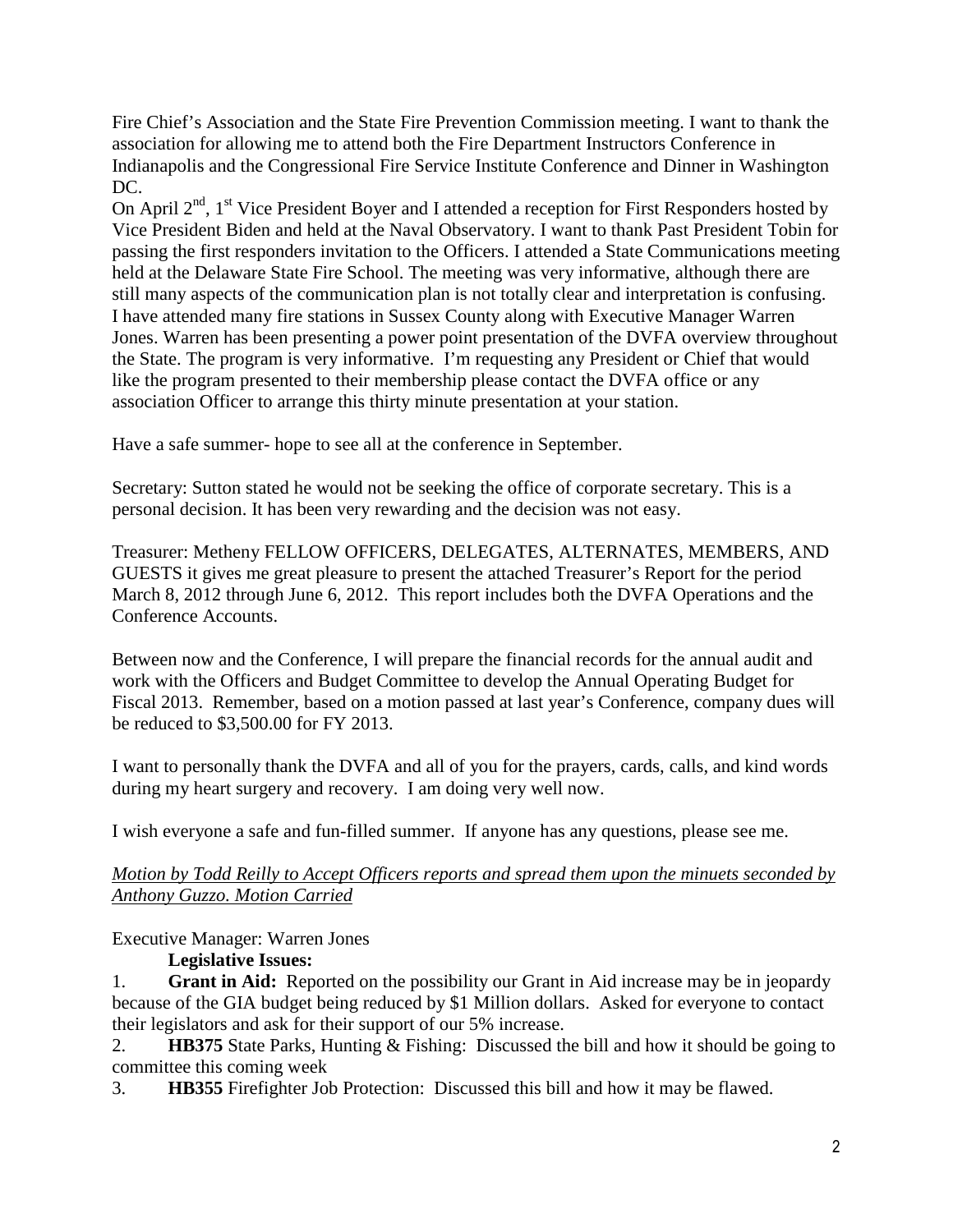4. **HB356** Charitable Gambling: Discussed this bill and encouraged anyone who runs bingo or Texas Hold-em to go on line and take look at HB356 so you understand if anything is new.

5. **Poling Places:** Discussed how two fire companies had opted out of the elections department using the fire house for polling place.

**Revolving Loan Fund:** As announced the Revolving Loan Fund Committee has approved two loans for the Harrington Fire Company for a brush truck and an ambulance. There were still over \$500,000.00 in the account and encouraged fire companies to take advantage of the fund. **Conference:** Reported on the Law Review seminar on, Wednesday 9 – 1 and the DVFA Round table, Wednesday 1 - 3

**Face book:** Reported that the DVFA Face book page is up and running

**Company Inventory**: We are required by the Insurance commissioner's office to send in a list of fire company inventory. The form is on our website please fill it out and sent it in. **Partner's in progress**: Reported on the new partners who have come onboard but also reported that Citizens Bank, because of economic considerations divided not to support us this year

# Committee Reports

- 1. State Fire Prevention Commission Chairman Dave Roberts could be in attendance, thought it was reported OEMS has finally signed off on the Ambulance Protocols.
- 2. Advisory to State Fire Marshal Frank J. Bailey or Grover P. Ingle stated
	- There are three (3) fire fatalities this year. The last one occurred on May 8, 2012 at approximately 19:12 hours in New Castle County. Of the three (3) fire fatalities only one was equipped with a working smoke alarm.
	- Deputy Fire Marshal I vacant position Currently completing background investigations.
	- Administrative Specialist I there is a vacant Administrative Specialist I position in the Georgetown office due to the resignation of Lisa Osman effective April 6, 2012. Currently waiting for the eligibility list from Human Resources to setup interviews for the vacancy.
	- FY 2013 Budget The Office of the State Fire Marshal has requested to maintain the same level of funding for FY 2013. Requested funding in the FY2012 budget for additional projects has been approved and those projects completed (Phones-Kent, Security System-New Castle., Bulletproof Vest for the Deputy Fire Marshals).
	- The Office of the State Fire Marshal submitted proposed changes to the 2009 Delaware State Fire Prevention Commission Regulations and the Commission DAG is currently preparing them for submission to the Registrar with a public hearing in the very near future.
	- Progress continues to be made on the Sussex addition and the bidding process should begin sometime in July.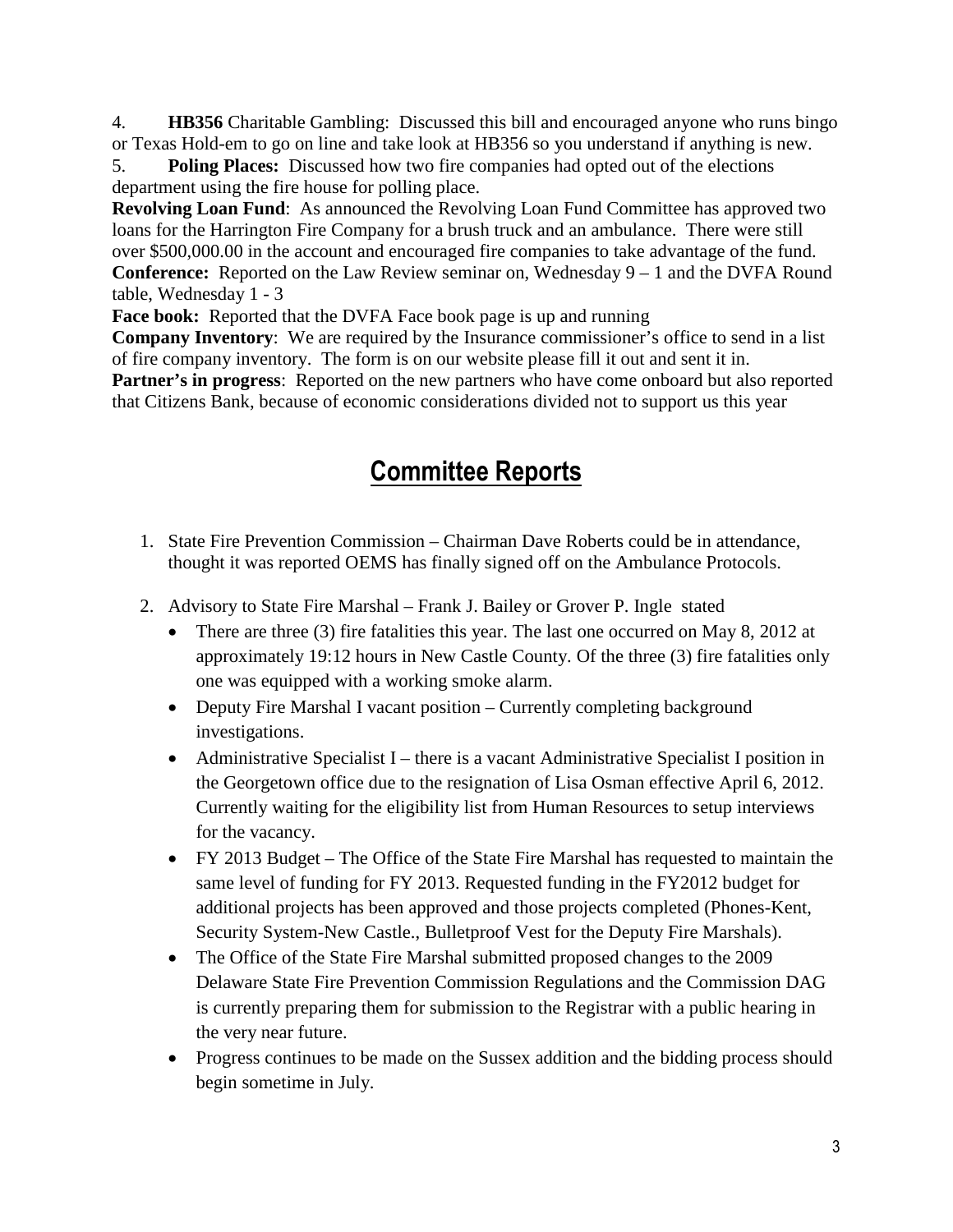- 3. Advisory to DSFS Jeffrey Eisenbrey or Robert P. Newman
	- Class attendance for the Spring is normal
	- Annual Planning and Evaluation Staff Meeting- June 26-27 to review the operation of the school.
	- Status of the Budget
	- Weekday EMT- Programs- both classes full (June and July)
	- Delaware Weekend is Scheduled for November  $2-4^{\text{th}}$
	- DSFS Vehicle extrication challenge cancelled.
	- Firefighter and Fire Officer Certification Testing Test conducted (5) FFI (3) FFII (1)FOI (1) FOII Conducted Aerial Driver Certification for the DAFB (17 Students)
	- Retirement of Jay Reynolds accepted as of June  $8<sup>th</sup>$  Duties will be divided between the staff
	- Sharon Barr New receptionist's position. Starts Monday June  $18<sup>th</sup>$
	- Trainer/Educator III (Risk Watch)- Application period closed June  $6<sup>th</sup>$
	- ERG Guidebooks- received distribution to begin in the next few weeks
	- Straw storage building at the Divisions- preparation for the Air systems –Sussex Completed, New Castle to begin this coming week
	- EMT National Registry Transition program, online with DSFS (70 have enrolled)
- 4. Archives Charles Emerson reported the cabinet work will cost about 9,000-11,000. This will need to be done sometime in the future, just keep in mind the longer we wait the more expensive it will be. He has received books given by Clarence Schwatka before the fire school was built. They need to transfer 8 and 11 mm film to CDS.
- 5. Constitution & By Laws Lou Amabili

#### **DVFA SECRETARY**

#### **APPENDIX II-I: (Article II, Section 2d, Duties)**

**The DVFA Secretary will also be known as the Corporate Secretary with duties to include, but not limited to, the following:** 

**Meetings or Events unless excused by the President:**

**\*DVFA Executive Committee Meetings** 

**\*DVFA Regular and Special Officers Meetings** 

**\*Conference Executive Meetings** 

**\*Annual Conference Events as designated by the President** 

**\*Government Affairs Committee Meetings** 

**\*Other Meetings or Events as designated by the President** 

**Secretarial Duties:** 

**\*Serve as a voting member of the Board of Directors**

**\*Read or summarize all correspondence at Executive Committee Meetings** 

**\*Approve all Executive Committee Minutes**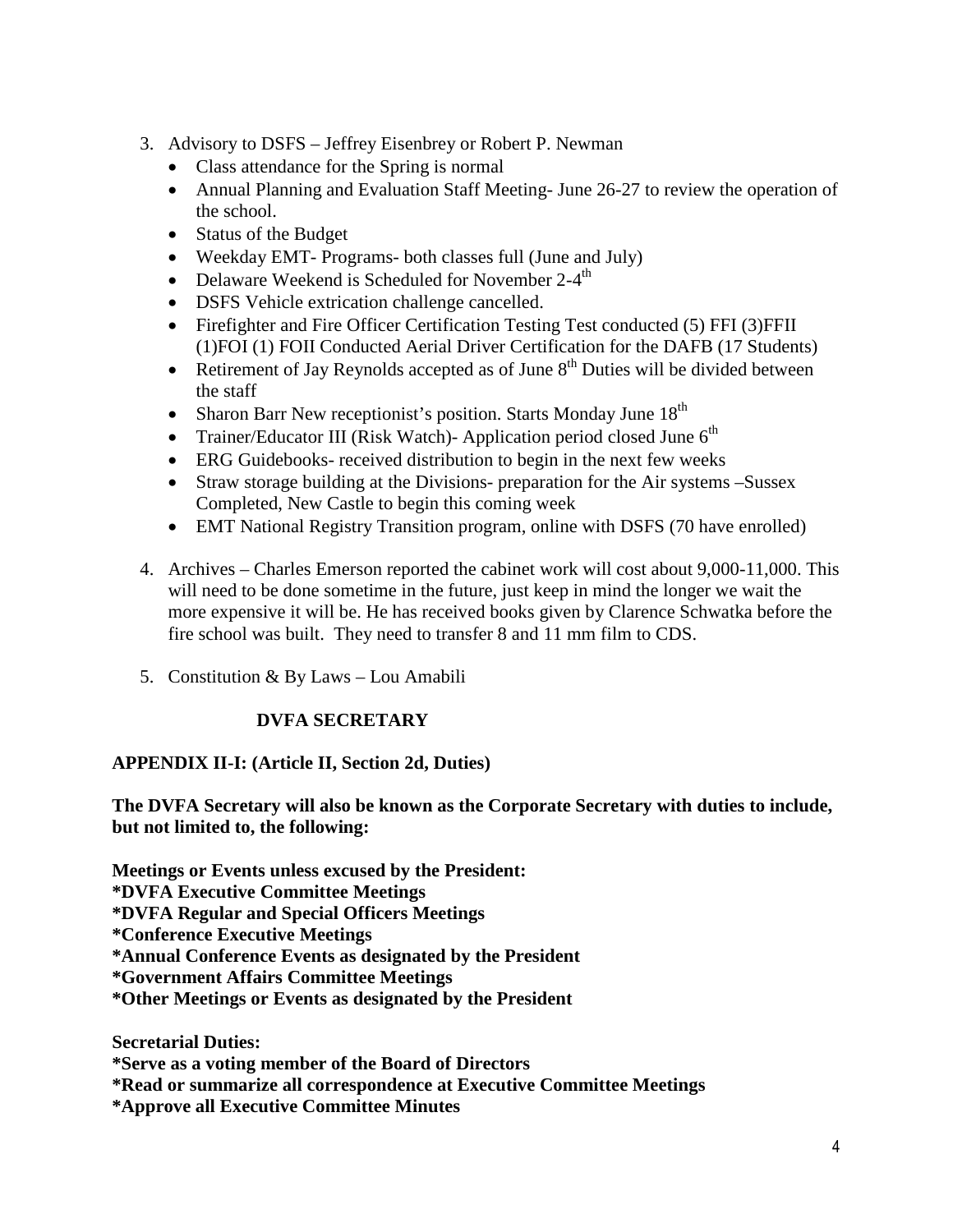**\*Approve all DVFA Officers Minutes** 

**\*Serve with the Executive Manager and the Treasurer as co-managers for all Grants \*In the absence of the Executive Manager and/or Office Manager, record minutes of all meetings** 

**\*Handle all roll call voting during the Executive Committee or Special Meetings** 

**\*Represent the Association at affairs as designated by the President** 

**\*Perform other duties as specified by the President**

#### **04/14/12**

- 6. DVFA Conference– Mike McMichael reported all Conference forms are available online and the deadline for all forms is August  $17<sup>th</sup>$ . Kenneth Square has responded to the invitation and they will recognize them at the conference luncheon, and their pumper will be in the parade. All legislatures will be seated at the luncheon with their respective companies.
- 7. Finance & Auditing George Pyott stated he is currently working on the fy2013 all budget requests are due by the end of July.
- 8. Fireman of the Year Carleton Carey: Applications are currently being accepted and need to be post marked by June  $30<sup>th</sup>$ . If you have submitted a name in the past please resubmit them.
- 9. Life Safety Guy Hudson reported checks are in the mail. They are also looking to get more participation from schools.
- 10. Out of State Coordinators Steve Austin stated there were 6 committee members in attendance. Monday June  $18<sup>th</sup>$  is the open session for the Maryland State Fire Fighters Convention. If you're interested in joining the Delaware Delegation show up at 8am. They are looking to have a fall fundraiser at the Dover Downs track to raise money for the National Fallen Fighters. There will be a hospitality room where divers will come in and speak. This if done every year though there isn't any representation from Delaware. Also this is the 25TH anniversary for CFSI. We have had the largest attendance and are looking to have at least 250 from Delaware.
- 11. Recruitment & Retention- Earle Dempsey- Grant winners are Elsmere Auxiliary (not FC) Magnolia, Rehoboth Beach, Dagsboro, Ellendale, Clayton, Selbyville, Hartly, Townsend, Leipsic
- 12. WMD/Hazmat Allen Metheny has been working close with DEMA. FY 07,08,09 to get the money spent. Jack Anderson and Joe Leonetti deserve a big thank you for all your help. Still waiting to hear on 2010, and there will be some tuff decisions on 2011.
- 13. DVFA Cruise- Ken Pyle reported there will be a cruise in February 2013 to the Eastern Caribbean. More information can be found on the DVFA website.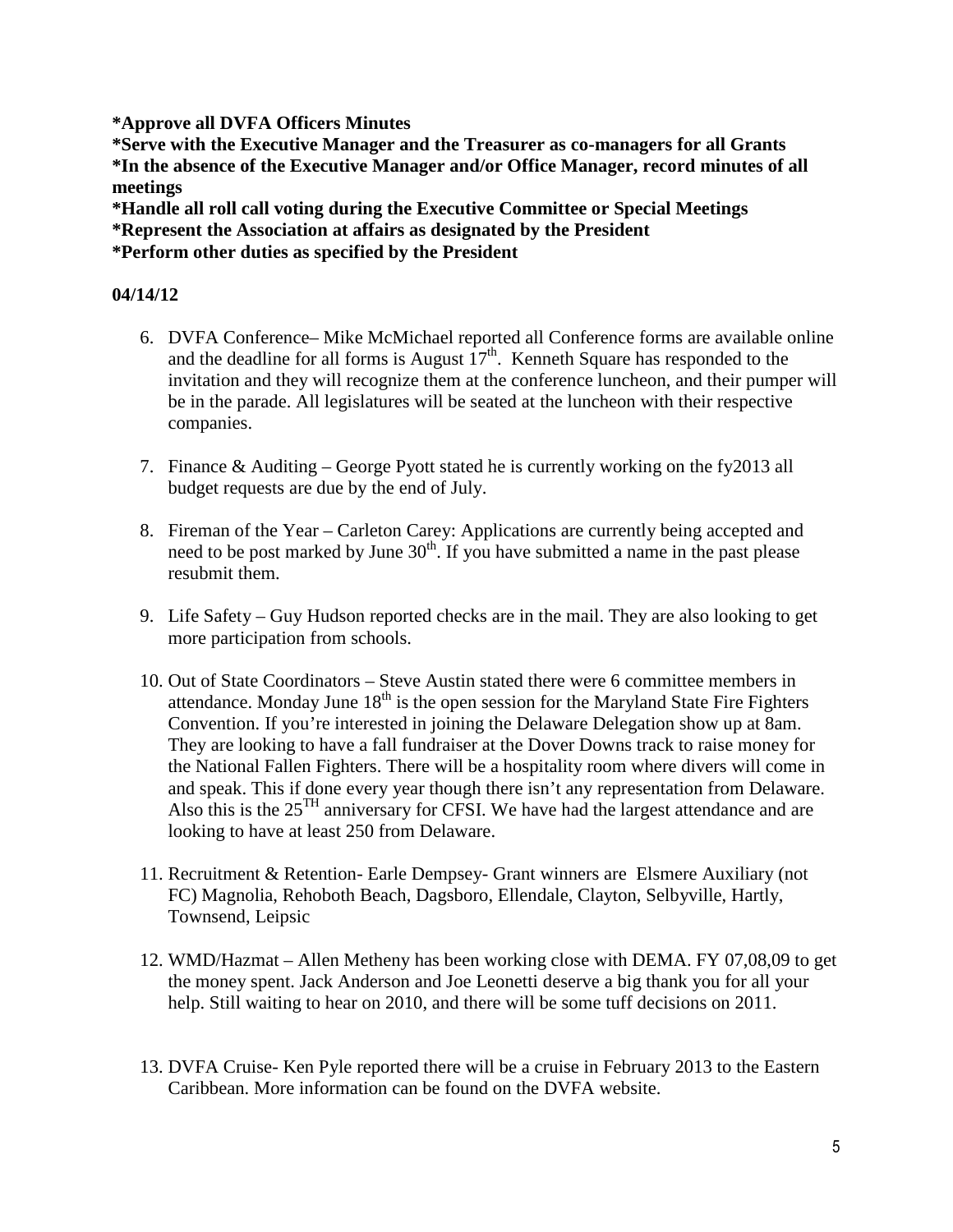14. Law and Legislative – Senator Bruce Ennis reported on SB181 Pertaining to recognizing the State Fire Marshal as a law enforcement officer. SB 201 regarding the National EMS Language, HB 299 Requiring all high school graduates be CPR certified upon graduation. HB 355 firefighter job protection. HB 375 regarding Firefighter and emts access to state parks.

### Affiliated Organizations/ Agency Representatives

Ladies' Auxiliary: President Ann Marie Krystopolski brought greetings from the LADVFA and thanked President Frampton for the invitation to attend today's Meeting. In addition to the ladies serving on DVFA Committees, in attendance today,  $1<sup>ST</sup>VP$ Penny Rodimak, 2<sup>nd</sup> Vice President, Sara Lee Stevens, and Treasurer Kim Figgs. Past Presidents Barbara Metheny, Eileen Doyle, Pat McCall, Joyce Figgs Eleanor Raye Warrington, Carol Walton, Janice Marvel. Sussex County President Ginni Tice. The LADVFA is selling garden flags. They are being sold at the county meetings and are \$10.00. Since the March meeting she has traveled 1,474 miles. Thank you to all the Fire Companies for their invitation, and thank you Mr. President and your officers for a great year.

State Fire Chiefs: President Les Warrick, stated the next meeting is June  $21<sup>st</sup>$  at Slaughter Beach in conjunction with the Fire Chiefs Expo. Exhibitors will be at 2pm and meeting starts at 6. Due to the lack of interest the Golf tournament has been cancelled.

State Fire Police: President Jerry Daniels reported they had their election of officers.

DVFA Foundation: Chairman Steve Austin, informed the committee met a few weeks ago. He thanked Treasurer Metheny and Treasurer Stevens for their excellent accounting, We are proud to announce the scholarship has about 57,000 for scholarships.

National Volunteer Fire Council: J. Allen Metheny reported they met in Alexandria Virginia, and discussed the public safety benefit program. All companies should have a beneficiary form on file for all members. The NVFC has 9 packets of legislature at federal level. Committees are working on funding issues. 335 Million For the Safer Grant, 405 Million asked for each Program. Senate 337.5 Million for two grants. Next meeting will be the week before conference in Alaska.

State Emergency Response Commission: Delegate Bruce C. Ennis, stated the commission is looking to adopt Hazmat Regulations

NFPA Volunteer Deployment: Ken McMahon 2013 revision cycle and meeting scheduled for October. They stated they need and Alternate and Ron Marvels name had been submitted. They are just waiting on a vote.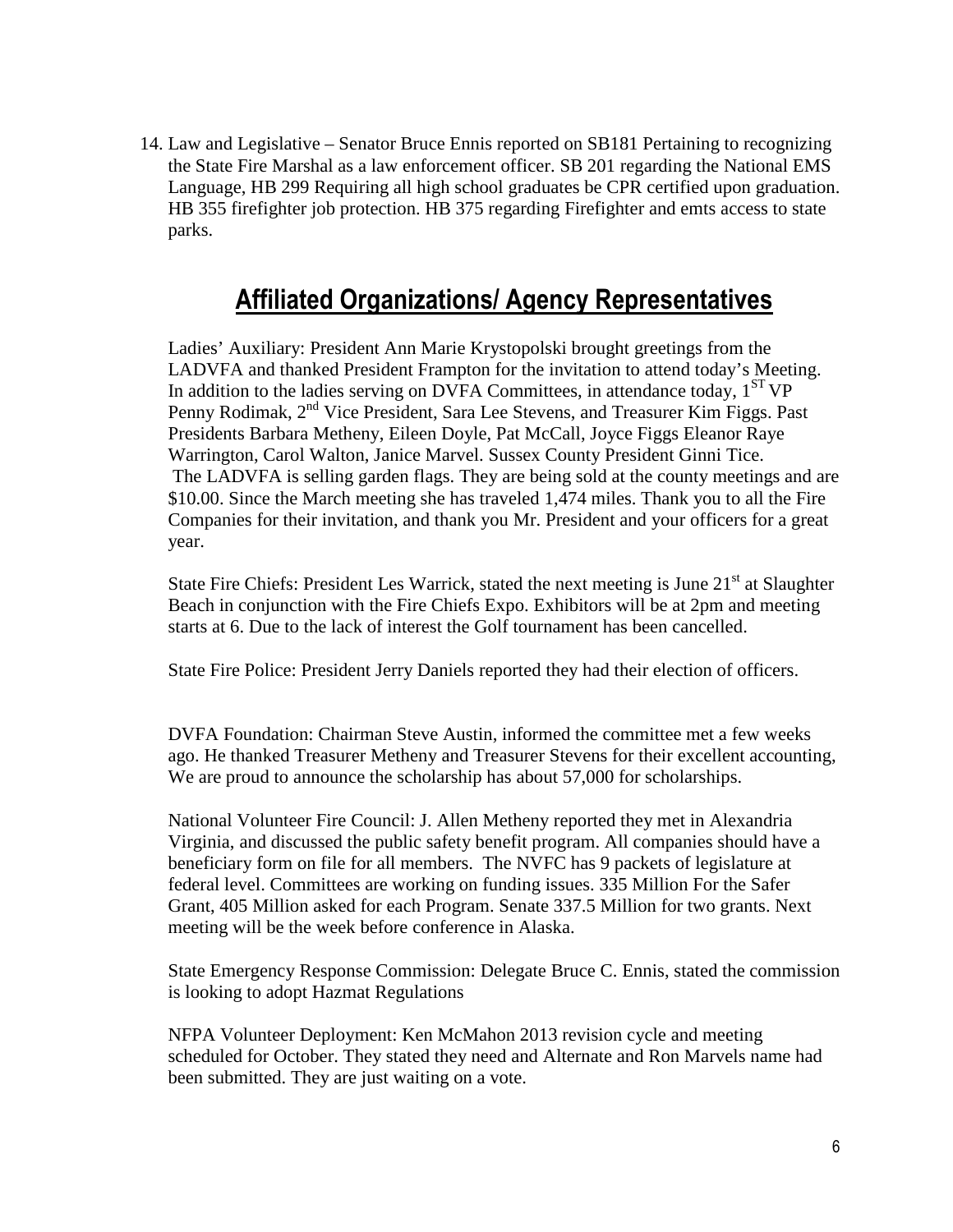### **Communications**

The following communications were received and are summarized by the Secretary Robert Sutton:

Thank you card from Bruce and Grace Ennis for the flowers for his hospital stay

Letter from NFFF (National Fallen Firefighters Foundation) asking us to be a member of the Survivor Support Consortium.

Letter from the Millville Fire Company with reference to their delegates and alternates

Letters from J. P. Morgan Chase, Blue Cross, Macys, WSFS, Tidewater Utilities, with reference to not becoming a partner in progress.

Letter from Boscovs announcing their Friends helping Friends campaign.

Letter from Dover Fire Department supporting Charles Boyer for President of the DVFA

Letter from the Seaford Fire Department supporting Richard Toulson as  $1<sup>st</sup>$  Vice President of the DVFA.

Letter from the Kent County Volunteer Firefighter's Association supporting J. Allen Metheny for Treasurer of the DVFA

Letter from Chief Patrick requesting support for one explorer to attend the National Fire/Emergency Services Expo.

Letter from John McDaniel, Deputy Attorney General, with reference to a request to the DVFA from the Millville Fire Company

Copy of Letter from NCCVFA asking support of having the Public Safety Announcement video placed in the Delaware Service Plaza

Letter from NCCVFA supporting Lynn Truitt as Director from NCC

Letter from NCCVFA supporting Anthony Guzzo as  $2<sup>nd</sup>$  Vice President

Copy of Letter from NCCVFA to County Executive Paul Clark in support of Residential Sprinklers.

*Motion needed to accept communications by Ted Doyle, Seconded by Fred Jester.*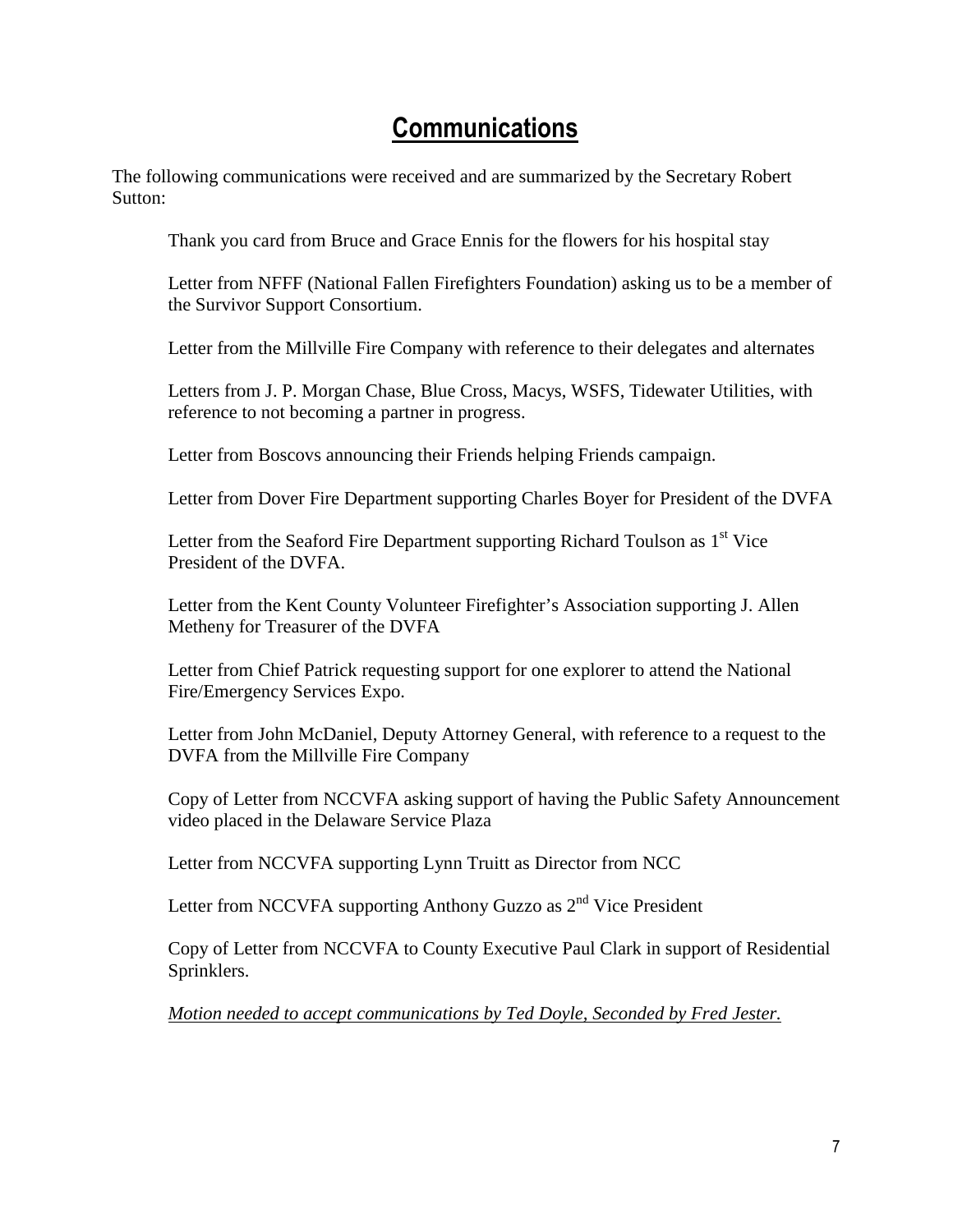### OLD BUSINESS

Past President Bill Tobin stated while he was President it was asked of him by Governor Markell to meet regarding Keno. President Frampton as well as Executive Jones was in the same meeting and it was said they would discuss. As of Today June 10, 2012 he has not heard a word. What is the status? Executive Manager Jones stated this was discussed at the past officers meeting and the amount of money we would save would go back to the Governor's office and would allow us to use that as a crutch. There was a piece of legislation that was about 29 pages pertaining to internet banking and they mention Keno in one line.

### NEW BUSINESS

*Motion my Ed Barlow and seconded by Les McCourt to restore the conference back to the 2009 level to avoid any confusion as to what events were cancelled and brought back. Motion carried.*

*Motion by Bob Sutton that the Bylaws appendix be added with this new job duties for corporate secretary, seconded by Anthony Guzzo Motion Carried*

## PAYMENT OF BILLS

Treasurer Metheny read bills.

| Operating                        |                                |               |
|----------------------------------|--------------------------------|---------------|
| <b>DVFA CHECKING</b>             |                                |               |
| <b>Name</b>                      | Memo                           | <b>Amount</b> |
|                                  |                                |               |
| AT & T                           | FEBRUARY '12 BILL              | $-25.76$      |
| <b>U.S. TREASURY</b>             | P/R TAXES-DEC 11 PR            | $-1,439.37$   |
| <b>DIVISION OF REVENUE</b>       | P/R TAXES OCT - DEC '11        | $-230.01$     |
| <b>VERIZON</b>                   | MELIISA/WARREN'S PHONES        | $-129.58$     |
| BOBOLA FARMS FLORIST             | MACY, WILSON, JOHNSON, METHENY | $-254.00$     |
| <b>ADSTRATEGIES</b>              | ACCT. DVF - MEDIA ADS          | $-314.79$     |
| <b>VERIZON</b>                   | AIR CARD                       | $-40.01$      |
| AT&T                             | <b>MARCH '12 BILL</b>          | $-25.76$      |
| <b>COMCAST CABLEVISION</b>       | FEB. INTERNET SERVICE          | $-97.10$      |
| GOLDFEIN & JOSEPH, P.C.          | <b>TAX ISSUE/REVIEW</b>        | $-175.00$     |
| <b>MELISSA KISER</b>             | 02-27-12 - 03-11-12 P/R        | $-1,241.24$   |
| <b>DUCK CREEK PRINTING</b>       | <b>MEETING NOTICES</b>         | $-149.94$     |
| <b>VERIZON</b>                   | OFFICE PHONE-FEB/MAR           | $-435.15$     |
| <b>CANNON FINANCIAL SERVICES</b> | <b>COPIER SERVICES</b>         | $-259.51$     |
| M.R. KISER                       | <b>CLEANING</b>                | $-125.00$     |
| <b>MELISSA KISER</b>             | 03-12-12 - 03-23-12 P/R        | $-956.54$     |
| ELLENDALE FIRE CO.               | <b>AD- CONVENTION BOOK</b>     | $-125.00$     |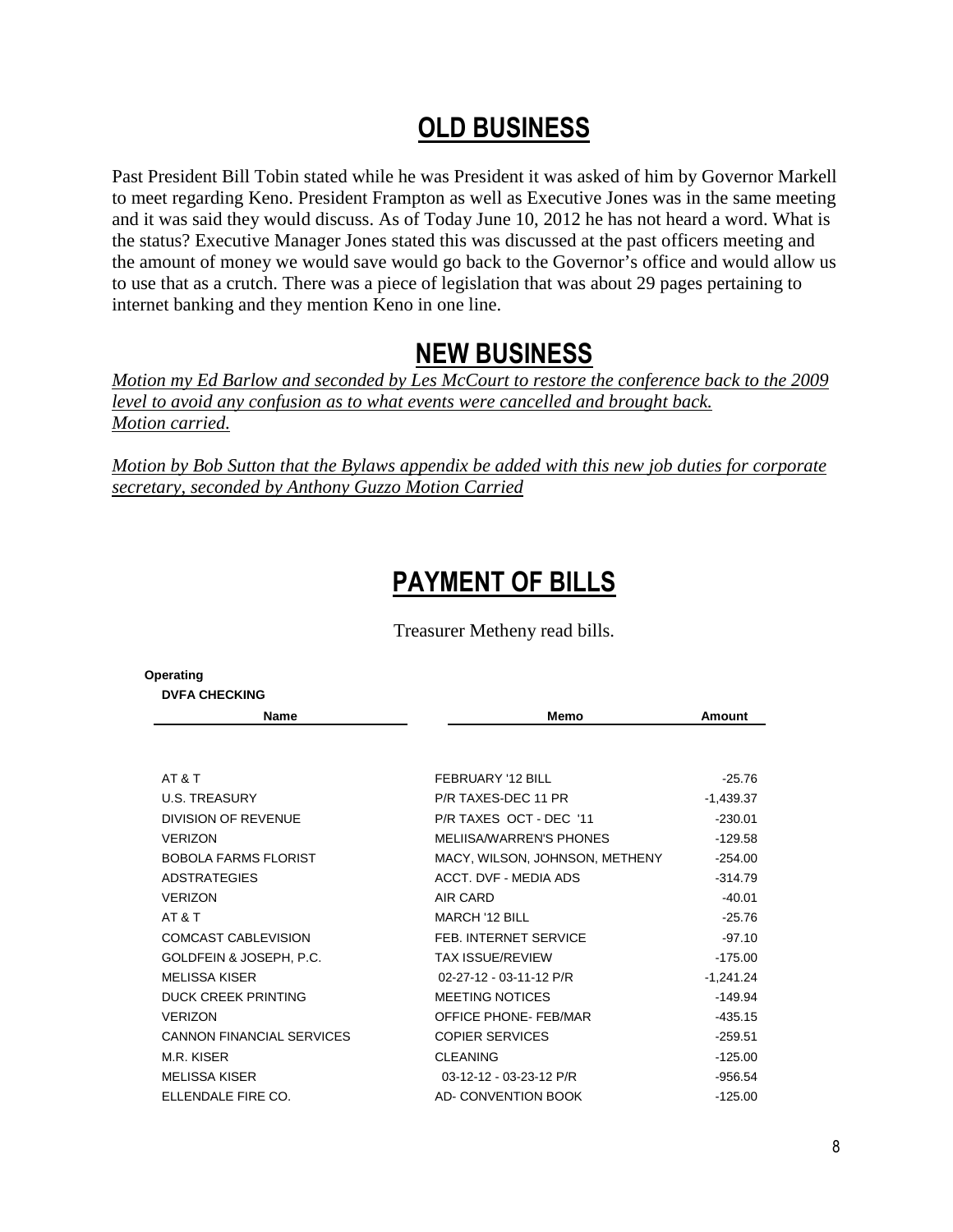| <b>WARREN F. JONES</b>            | P/R - MARCH                                                     | $-2,738.30$  |
|-----------------------------------|-----------------------------------------------------------------|--------------|
| <b>M&amp;T BANK</b>               | <b>VISA CARD</b>                                                | -1,457.67    |
| <b>VERIZON</b>                    | AIR CARD                                                        | -40.01       |
| <b>VERIZON</b>                    | <b>WARREN/MELISSA PHONE</b>                                     | $-129.83$    |
| DAVID L. BONAR                    | SERVICE - JAN-MAR 2012                                          | $-1,500.00$  |
| <b>ADSTRATEGIES</b>               | <b>ACCT. DVF - MEDIA ADS</b>                                    | $-363.05$    |
| <b>MELISSA KISER</b>              | 03-26-12 - 04-06-12 P/R                                         | -1,223.89    |
| COMCAST CABLEVISION               | <b>MAR. INTERNET SERVICE</b><br>ANNUAL WEBSITE LICENSE, DOMAIN, | $-97.10$     |
| CHIEF TECHNOLOGIES, LLC           | <b>ETC</b>                                                      | $-1,648.00$  |
| <b>VERNON INGRAM</b>              | APR - JUN 2012 RENT                                             | $-1,755.00$  |
| DELAWARE CITY FIRE CO.            | AD-125TH ANN. BOOK                                              | $-150.00$    |
| DIVISION OF REVENUE               | P/R TAXES OCT - DEC '11                                         | $-278.86$    |
| U.S. TREASURY                     | P/R TAXES-DEC 11 PR                                             | -1,764.96    |
| SELECTIVE INSURANCE               | COMMERCIAL PACKAGE INSURANCE                                    | $-3,569.00$  |
| <b>CANNON FINANCIAL SERVICES</b>  | <b>COPIER SERVICES</b>                                          | $-259.51$    |
| <b>VERIZON</b>                    | OFFICE PHONE                                                    | $-228.60$    |
| <b>STEVE AUSTIN</b>               | POSTAGE/MAILING SUPPLIES                                        | $-61.69$     |
| <b>BLAKE BOWERS</b>               | <b>rEIMB. FOR CISM TRAINING</b>                                 | $-917.63$    |
| M.R. KISER                        | <b>CLEANING</b>                                                 | $-100.00$    |
| <b>MELISSA KISER</b>              | 04-09-12 - 04-20-12 P/R                                         | $-1,223.89$  |
| <b>CFSI</b>                       | <b>DINNER TICKETS</b>                                           | -48,380.00   |
| <b>M&amp;T BANK</b>               | <b>VISA CARD</b>                                                | $-751.16$    |
| <b>WARREN F. JONES</b>            | <b>P/R APRIL, 2012</b>                                          | $-2,738.30$  |
| <b>VERIZON</b>                    | <b>WARREN/MELISSA PHONE</b>                                     | -132.35      |
| <b>VERIZON</b>                    | AIR CARD-CANCELLATION                                           | $-27.11$     |
| <b>MELISSA KISER</b>              | 04-23-12 - 05-04-12 P/R                                         | $-1,226.89$  |
| U.S. TREASURY                     | P/R TAXES-DEC 11 PR                                             | -1,434.61    |
| DIVISION OF REVENUE               | P/R TAXES OCT - DEC '11                                         | $-229.42$    |
| COMCAST CABLEVISION               | MAR. INTERNET SERVICE                                           | $-97.10$     |
| AT&T                              | APRIL '12 BILL                                                  | $-25.02$     |
| <b>ADSTRATEGIES</b>               | <b>ACCT. DVF - MEDIA ADS</b>                                    | $-349.75$    |
| <b>BOBOLA FARMS FLORIST</b>       | <b>FLOWERS ENNIS</b>                                            | $-50.00$     |
| <b>KENNETH MCMAHON</b>            | <b>TRAVEL EXPENSE</b>                                           | $-119.90$    |
| <b>CANNON FINANCIAL SERVICES</b>  | <b>COPIER SERVICES</b>                                          | $-259.51$    |
| <b>VERIZON</b>                    | <b>OFFICE PHONE</b>                                             | $-221.23$    |
| HARTLY VOL FIRE CO.               | REIMB. NVFC HOTEL CHARGE                                        | -610.45      |
| <b>FIRE &amp; RESCUE PRODUCTS</b> | INV. # GI45568                                                  | $-29,742.00$ |
| M.R. KISER                        | <b>CLEANING</b>                                                 | $-100.00$    |
| <b>MELISSA KISER</b>              | 05-07-12 - 05-18-12 P/R                                         | $-1,199.75$  |
| <b>ELSMERE FIRE CO#1</b>          | R & R GRANT                                                     | $-1,500.00$  |
| MAGNOLIA VOL FIRE C               | R & R GRANT                                                     | $-4,000.00$  |
| REHOBOTH BEACH FIRE CO            | R & R GRANT                                                     | $-4,000.00$  |
| DAGSBORO VOL. FIRE CO.            | R & R GRANT                                                     | $-4,000.00$  |
| ELLENDALE FIRE CO.                | R & R GRANT                                                     | $-4,000.00$  |
| CLAYTON FIRE CO., NO. 1           | R & R GRANT                                                     | $-1,500.00$  |
| SELBYVILLE FIRE CO.               | R & R GRANT                                                     | $-4,000.00$  |
| HARTLY VOL FIRE CO.               | R & R GRANT                                                     | $-4,000.00$  |
| TOWNSEND FIRE CO.                 | R & R GRANT                                                     | $-4,000.00$  |
| LEIPSIC FIRE CO.                  | R & R GRANT                                                     | $-3,940.00$  |
| <b>WARREN F. JONES</b>            | P/R MAY, 2012                                                   | $-2,738.30$  |
|                                   |                                                                 |              |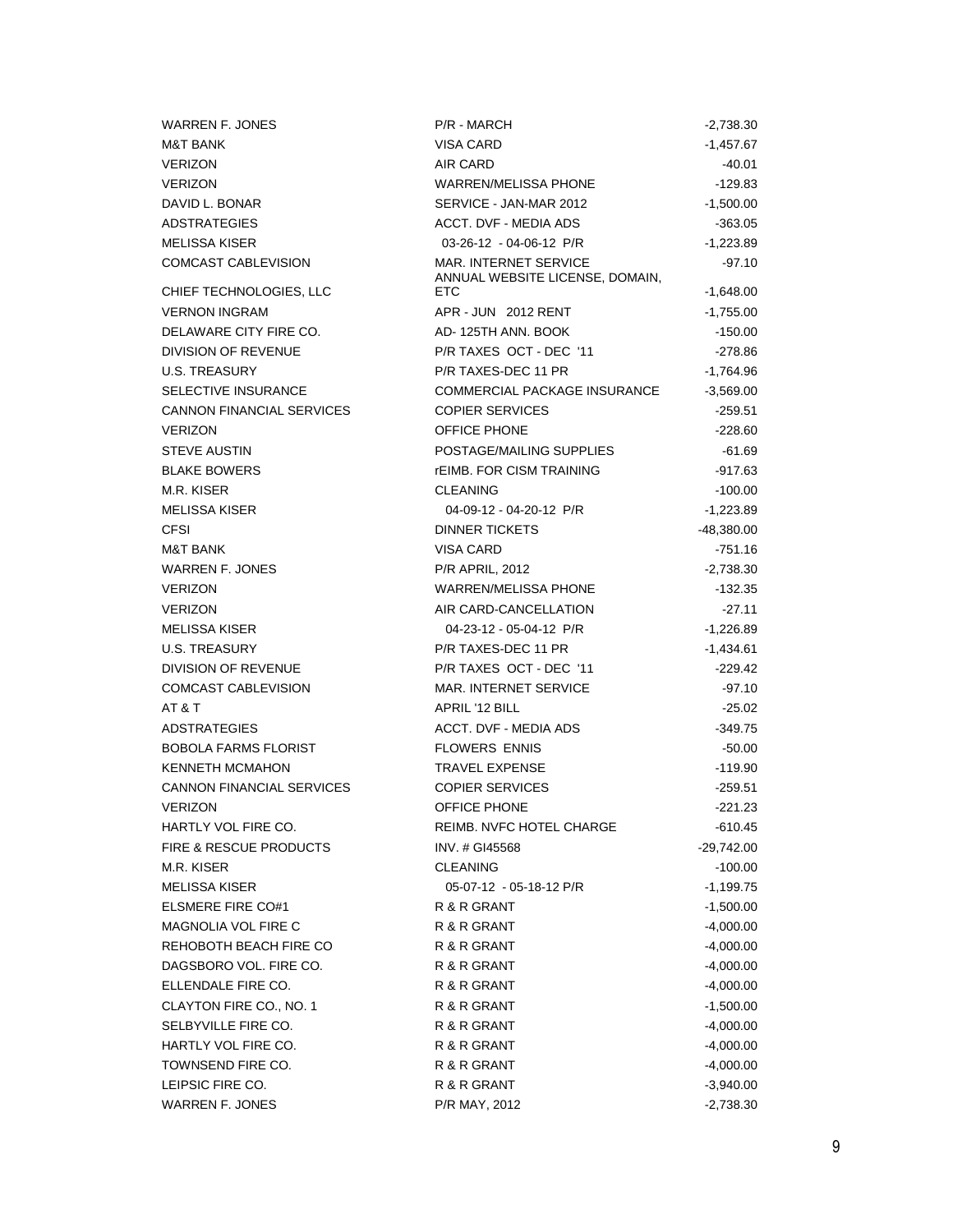| <b>M&amp;T BANK</b>                   | <b>VISA CARD</b>        | $-9,693.05$ |
|---------------------------------------|-------------------------|-------------|
| AETNA HOSE HOOK & LADDER CO.          | FIRE PREV. REIMB.       | -869.29     |
| BELVEDERE VO. FIRE CO.                | <b>FP REIMB</b>         | $-1,013.68$ |
| BETHANY BEACH FIRE CO.                | FIRE PREV. REIMB.       | -1,477.52   |
| BRANDYWINE FIRE CO.                   | FIRE PREV. REIMB.       | $-2,450.36$ |
| BRIDGEVILLE FIRE CO.                  | FIRE PREV. REIMB.       | $-3,292.18$ |
| CLAYTON FIRE CO., NO. 1               | FIRE PREV. REIMB.       | $-1,409.31$ |
| CHRISTIANA FIRE CO.                   | FIRE PREV. REIMB.       | $-4,157.30$ |
| DAGSBORO VOL. FIRE CO.                | <b>FIRE PREV. REIMB</b> | $-905.53$   |
| DELMAR FIRE CO.                       | FIRE PREV. REIMB        | $-1,056.91$ |
| ELLENDALE FIRE CO.                    | FIRE PREV. REIMB.       | $-3,377.16$ |
| <b>ELSMERE FIRE CO#1</b>              | FIRE PREV. REIMB.       | $-2,907.91$ |
| FELTON COMMUNITY FIRE CO.             | FIRE PREV. REIMB.       | $-449.36$   |
| FIVE POINTS FIRE CO.                  | FIRE PREV. REIMB.       | $-858.98$   |
| FRANKFORD FIRE CO.                    | FIRE PREV. REIMB.       | $-223.86$   |
| <b>FREDERICA VOL FIRE CO</b>          | FIRE PREV. REIMB.       | $-870.27$   |
| <b>GOOD WILL FIRE CO</b>              | FIRE PREV. REIMB.       | $-2,851.66$ |
| HARTLY VOL FIRE CO.                   | FIRE PREV. REIMB.       | $-1,935.21$ |
| HOUSTON FIRE CO.                      | FIRE PREV. REIMB.       | $-3,882.02$ |
| <b>INDIAN RIVER FIRE CO</b>           | FIRE PREV. REIMB.       | $-2,305.78$ |
| <b>KENT COUNTY FIREFIGHTER'S ASSN</b> | FIRE PREV. REIMB.       | -421.85     |
| LAUREL FIRE CO.                       | FIRE PREV. REIMB.       | $-1,767.08$ |
| LEWES FIRE DEPT.                      | FIRE PREV. REIMB.       | $-4,011.94$ |
| <b>MAGNOLIA VOL FIRE C</b>            | FIRE PREV. REIMB.       | $-570.18$   |
| MILLCREEK FIRE CO.                    | FIRE PREV.REIMB.        | $-2,828.10$ |
| MILLSBORO FIRE CO.                    | FIRE PREV.REIMB.        | $-1,625.46$ |
| MILLVILLE VOL. FIRE CO                | FIRE PREV. REIMB.       | $-1,109.50$ |
| MINQUAS FIRE CO.                      | FIRE PREV. REIMB.       | $-413.56$   |
| NEW CASTLE LADIES AUX.                | FIRE PREV. REIMB.       | $-99.54$    |
| NEW CASTLE VOL. FIREFIGHTER'S ASSN    | FIRE PREV. REIMB.       | $-1,029.57$ |
| ODESSA FIRE CO.                       | FIRE PREV. REIMB.       | $-2,449.09$ |
| REHOBOTH BEACH FIRE CO                | FIRE PREV. REIMB.       | $-6,615.70$ |
| SELBYVILLE FIRE CO.                   | FIRE PREV. REIMB.       | -899.56     |
| SEAFORD VOL FIRE CO                   | FIRE PREV. REIMB        | $-410.70$   |
| SUSSEX COUNTY FIRE CHIEF'S ASOC.      | FIRE PREV. REIMB.       | $-259.35$   |
| TALLEYVILLE FIRE CO.                  | FIRE PREV. REIMB.       | $-6,100.97$ |
| TOWNSEND FIRE CO.                     | FIRE PREV. REIMB.       | -663.58     |
|                                       |                         | 228,166.67  |

*Motion by Ted Doyle and seconded by Tom DiCristofaro. Motion carried.*

# GOOD OF THE ASSOCIATION